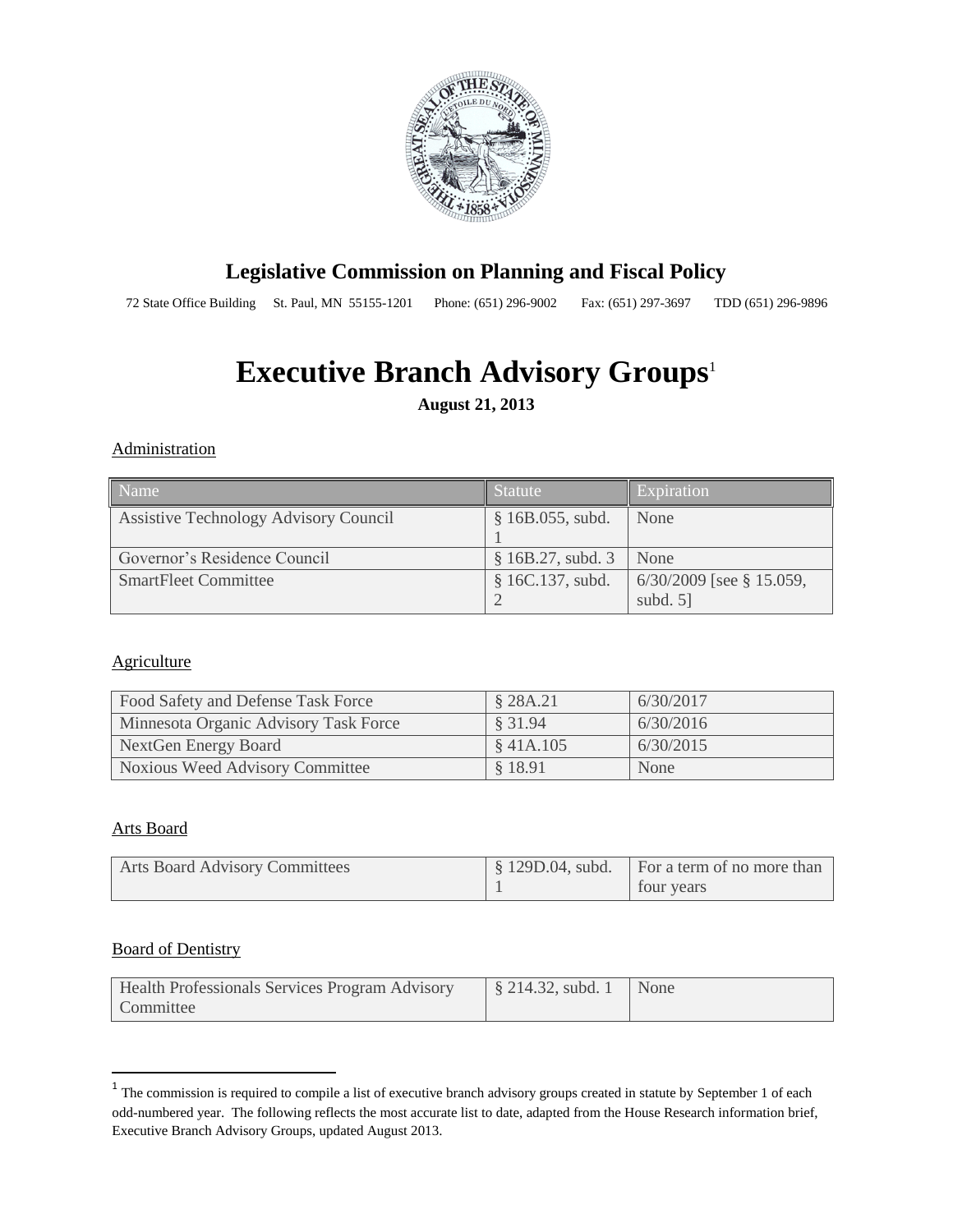# Board of Medical Practice

| <b>Acupuncture Advisory Council</b>             | \$147B.05  | None |
|-------------------------------------------------|------------|------|
| Athletic Trainers Advisory Council              | \$148.7805 | None |
| Licensed Traditional Midwifery Advisory Council | § 147D.25  | None |
| Physician Assistant Advisory Council            | § 147A.27  | None |
| Registered Naturopathic Doctor Advisory Council | § 147E.35  | None |
| <b>Respiratory Care Advisory Council</b>        | § 147C.35  | None |

## Board of Pharmacy

| <b>Pharmacy Continuing Education Task Force</b>                | $$151.13$ , subd. 2 | At the discretion of the<br><b>Board of Pharmacy</b> |
|----------------------------------------------------------------|---------------------|------------------------------------------------------|
| <b>Prescription Electronic Reporting Advisory</b><br>Committee | $$152.126$ , subd.  | $6/30/2009$ [see § 15.059,<br>subd. $51$             |

# Board of Water and Soil Resources

| Minnesota River Board Advisory Committee                                 | $\frac{1}{2}$ \$ 103F.378, subd. None<br>2(b) |                                                                       |
|--------------------------------------------------------------------------|-----------------------------------------------|-----------------------------------------------------------------------|
| Reinvest in Minnesota Clean Energy Program<br><b>Technical Committee</b> |                                               | $\frac{1}{2}$ 103F.518, subd. 6/30/2009 [see § 15.059,<br>subd. $5$ ] |

# Capitol Area Architectural and Planning Board

| Capitol Area Architectural and Planning Board<br><b>Advisory Committee</b> | $\frac{1}{2}$ \$ 15B.11, subd. 2 None |      |
|----------------------------------------------------------------------------|---------------------------------------|------|
| <b>State Capitol Preservation Commission</b>                               | \$15B.32                              | None |

# **Commerce**

| Automobile Theft Prevention Advisory Board                 | $§$ 65B.84, subd. 4                 | $6/30/2009$ [see § 15.059,<br>subd. $5$ ]               |
|------------------------------------------------------------|-------------------------------------|---------------------------------------------------------|
| <b>Emergency Energy Assistance Advisory Council</b>        | § 216C.265, subd.<br>4              | $6/30/2009$ [see § 15.059,<br>subd. $5$ ]               |
| <b>Energy Advisory Task Force</b>                          | § 216C.02, subd.                    | At the discretion of the<br>commissioner of<br>commerce |
| <b>Energy Research and Education Advisory</b><br>Committee | § 216B.815                          | None                                                    |
| Real Estate Appraiser Advisory Board                       | § 82B.05                            | None                                                    |
| Renewable Hydrogen Initiative Advisory<br>Committee        | § 216B.813, subd.<br>$\overline{2}$ | $6/30/2009$ [see § 15.059,<br>subd. $5$ ]               |
| Uniform Conveyancing Forms Advisory Task<br>Force          | \$507.09                            | At the discretion of the<br>commissioner of<br>commerce |
| Workers' Compensation Self-Insurers Advisory<br>Committee  | §79A.02                             | None                                                    |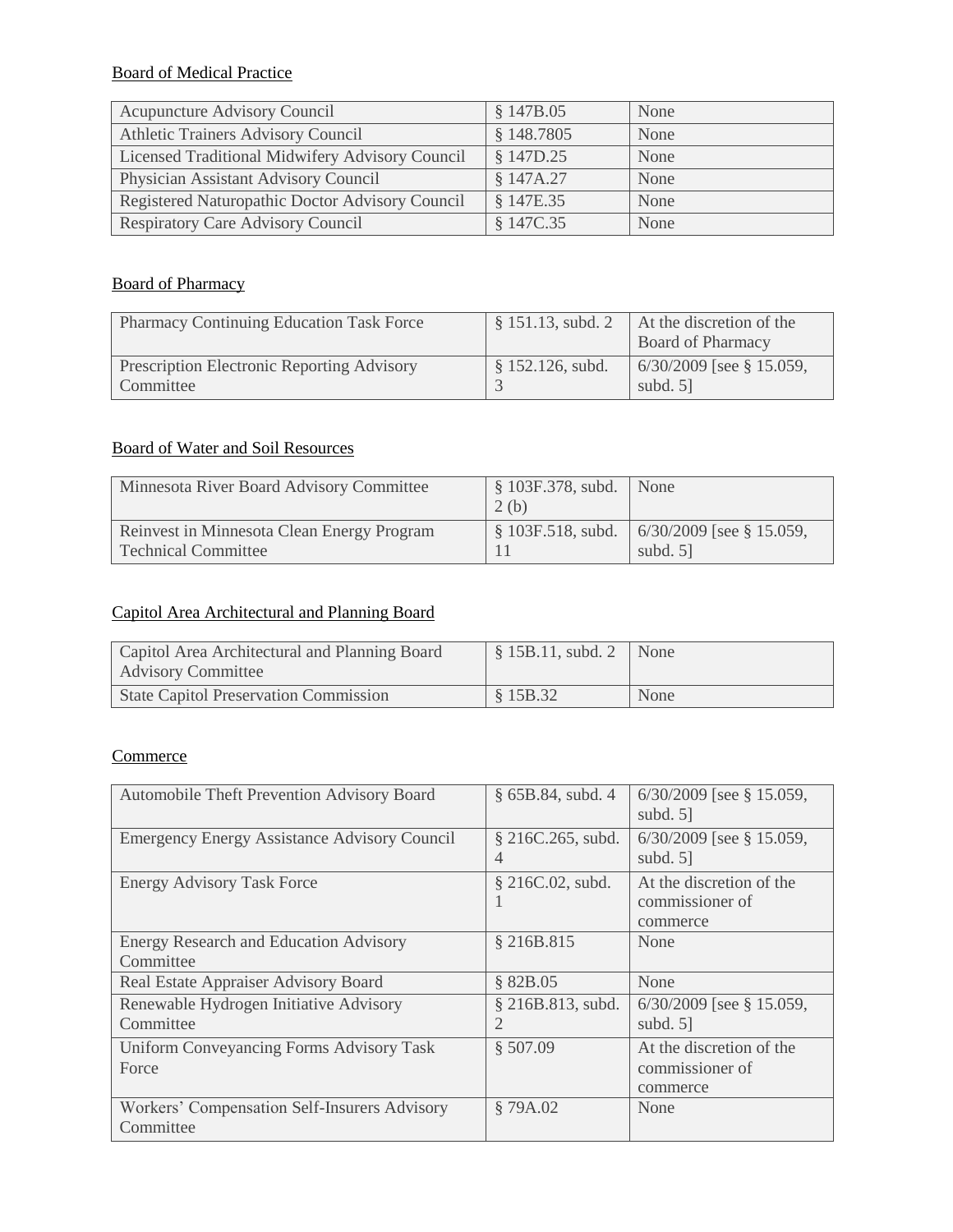# **Corrections**

| Advisory Task Force on the Woman and Juvenile            | § 241.71            | At the discretion of the |
|----------------------------------------------------------|---------------------|--------------------------|
| Female Offender                                          |                     | commissioner of          |
|                                                          |                     | corrections              |
| <b>Correctional Facility Site Selection Task Force</b>   | $§$ 243.93          | At the discretion of the |
|                                                          |                     | commissioner of          |
|                                                          |                     | corrections              |
| <b>Health Care Peer Review Committee</b>                 | $§$ 241.021, subd.  | None                     |
|                                                          | 4 <sub>b</sub>      |                          |
| Interstate Adult Offender Advisory Council               | \$243.1606          | None                     |
| <b>Interstate Compact for Juveniles Advisory Council</b> | \$260.515           | None                     |
| Sex Offender Treatment Advisory Task Force               | $§$ 241.67, subd. 8 | At the discretion of the |
|                                                          |                     | commissioner of          |
|                                                          |                     | corrections              |

# **Education**

| Advisory Committee for the Minnesota Braille and<br><b>Talking Book Library</b> | § 134.31, subd. 6                   | None                                                                                                                                |
|---------------------------------------------------------------------------------|-------------------------------------|-------------------------------------------------------------------------------------------------------------------------------------|
| <b>Assessment Advisory Committee</b>                                            | § 120B.365                          | 6/30/2014                                                                                                                           |
| Early Childhood Education and Care Advisory<br>Council                          | § 124D.141                          | None (required by federal<br>law)                                                                                                   |
| Interagency Early Childhood Coordinating Council                                | \$125A.28                           | None                                                                                                                                |
| <b>Interagency Intervention Service Systems</b><br>Committee                    | § 125A.023, subd.<br>$\overline{4}$ | None                                                                                                                                |
| Minnesota Academic Excellence Foundation                                        | § 124D,94                           | None                                                                                                                                |
| Minnesota Resource Center Advisory Committee:<br><b>Blind/Visually Impaired</b> | \$125A.63, subd.<br>$\overline{4}$  | Unclear; this section was<br>amended in 2009,<br>suggesting the legislature<br>did not intend the June 30,<br>2009, sunset to apply |
| Minnesota Resource Center Advisory Committee:<br>Deaf/Hard of Hearing           | \$125A.63                           | Unclear; this section was<br>amended in 2009,<br>suggesting the legislature<br>did not intend the June 30,<br>2009, sunset to apply |
| Nonpublic Education Council                                                     | § 123B.445                          | None                                                                                                                                |
| Online and Digital Learning Advisory Council                                    | § 124D.095, subd.<br>10             | 6/30/2016                                                                                                                           |
| P-20 Education Partnership                                                      | § 127A.70                           | None                                                                                                                                |

# Employment and Economic Development

| Independent Living Council                     | \$268A.02, subd.            | None     |
|------------------------------------------------|-----------------------------|----------|
| Minnesota State Rehabilitation Council         | $\S$ 268A.02, subd.2   None |          |
| Minnesota State Rehabilitation Council for the | \$248.10                    | None     |
| <b>Blind</b>                                   |                             |          |
| Trade Policy Advisory Council                  | \$116J.9661                 | 1/1/2020 |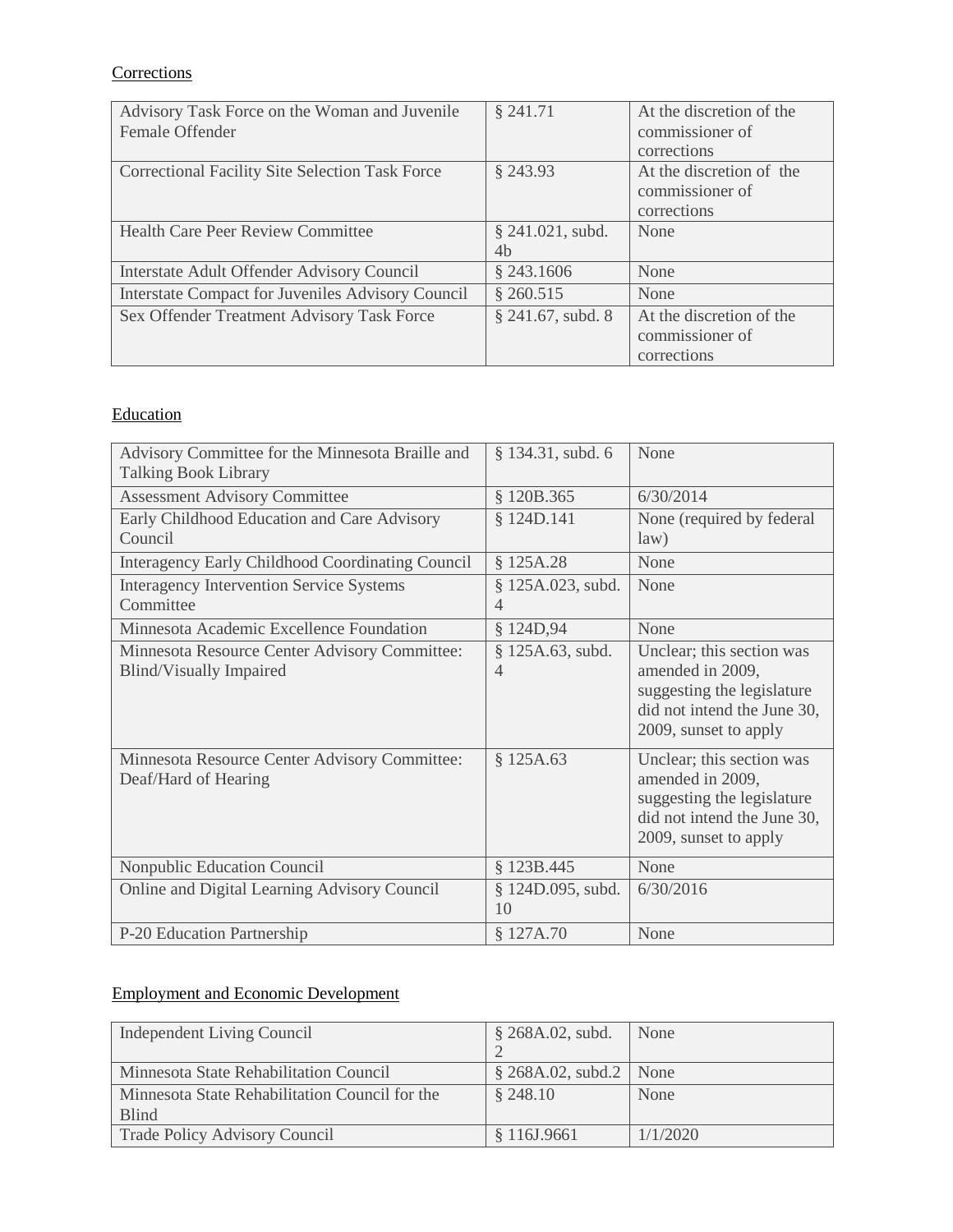| Workforce Development Council              | \$116L.665 | When not required by<br>federal law |
|--------------------------------------------|------------|-------------------------------------|
| Youth Employment Grants Advisory Committee | \$116L.363 | Likely none                         |

# Explore Minnesota Tourism

| <b>CONTRACTOR</b><br>'ounci<br>1 011 T<br>sm<br><b>EVITHILESOR</b><br>$\cdots$ |  |
|--------------------------------------------------------------------------------|--|

# Health

| <b>Council of Health Boards</b>                                                     | § 214.025                          | Likely none                                                                                                                      |
|-------------------------------------------------------------------------------------|------------------------------------|----------------------------------------------------------------------------------------------------------------------------------|
| E-Health Advisory Committee                                                         | § 62J.495, subd. 2                 | 6/30/2015                                                                                                                        |
| Environmental Health Tracking and Biomonitoring<br><b>Advisory Panel</b>            | § 144.998                          | 6/30/2009 [see § 15.059,<br>subd. $5$ ]                                                                                          |
| Health Advisory Task Force                                                          | § 144.011, subd.<br>$\overline{2}$ | At the discretion of the<br>commissioner of health                                                                               |
| <b>Health Care Reform Review Council</b>                                            | § 62U.09                           | None                                                                                                                             |
| Health Licensing Advisory Councils (several<br>groups)                              | § 214.13, subd. 4                  | None                                                                                                                             |
| Health Promotion and Wellness Advisory Task<br>Force                                | § 145.98                           | At the discretion of the<br>commissioner of health                                                                               |
| Hearing Instrument Dispenser Advisory Council                                       | § 153A.20                          | None                                                                                                                             |
| Heritable and Congenital Disorders Advisory<br>Committee                            | § 144.1255                         | None                                                                                                                             |
| Home Care Provider Advisory Council                                                 | § 144A.4799                        | None                                                                                                                             |
| <b>Laboratory Assessor Selection Committee</b>                                      | § 144.98, subd.<br>10              | None                                                                                                                             |
| Maternal and Child Health Task Force                                                | § 145.8811                         | 6/30/2015                                                                                                                        |
| Newborn Hearing Screening Advisory Committee                                        | § 144.966, subd.<br>2              | 6/30/2019                                                                                                                        |
| Occupational Therapy Practitioners Advisory<br>Council                              | § 148.6450                         | None                                                                                                                             |
| Provider Peer Grouping System Advisory<br>Committee                                 | § 62U.04, subd. 3                  | None                                                                                                                             |
| Rural Health Advisory Committee                                                     | § 144.1481, subd.                  | None                                                                                                                             |
| Speech-Language Pathologist and Audiologist<br><b>Advisory Council</b>              | § 148.5196                         | None                                                                                                                             |
| <b>State Community Health Advisory Committee</b>                                    | § 145A.10, subd.<br>10             | None                                                                                                                             |
| Trauma Advisory Council                                                             | § 144.608                          | 6/30/2015                                                                                                                        |
| Uniform Consumer Information Guide Advisory<br>Committee                            | § 144G.06                          | Unclear; this section was<br>amended in 2010,<br>suggesting the legislature<br>did not intend for it to<br>expire under § 15.059 |
| Wells and Boring Advisory Council                                                   | § 103I.105                         | None                                                                                                                             |
| Water Supply Systems and Wastewater Treatment<br><b>Facilities Advisory Council</b> | § 115.741                          | 6/30/2009 [see § 15.059,<br>subd. 5]                                                                                             |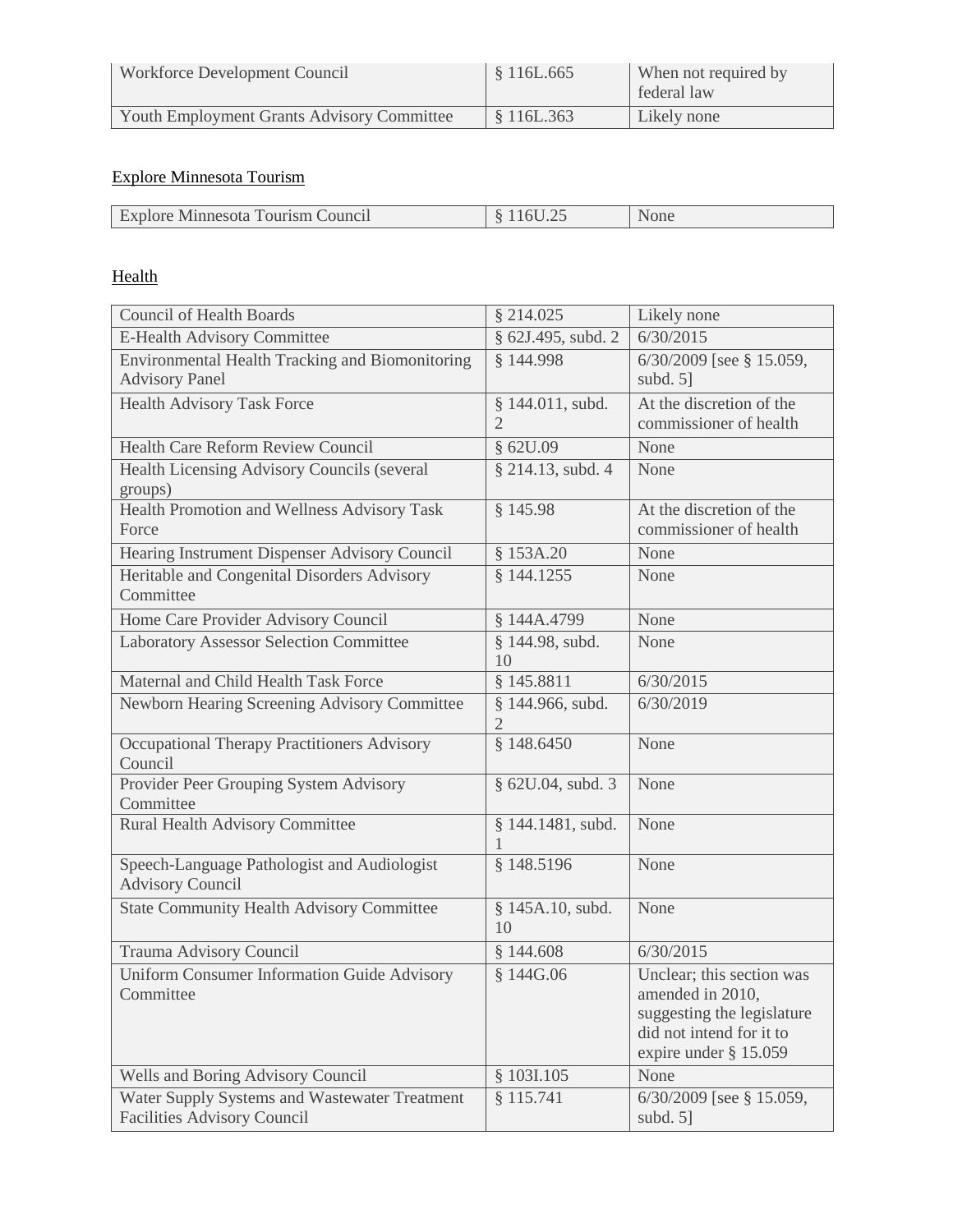# **Higher Education**

| <b>Higher Education Data Advisory Task Force</b> | §§ 136A.121,<br>subd. 18;<br>136A.1701, subd. | At the discretion of the<br>director of the Office of<br><b>Higher Education</b> |
|--------------------------------------------------|-----------------------------------------------|----------------------------------------------------------------------------------|
| <b>Student Advisory Council</b>                  | $\S$ 136A.031, subd. None                     |                                                                                  |

# Human Rights

| Human Rights Advisory Task Force | $\frac{1}{2}$ \$ 363A.05, subd. | At the discretion of the<br>commissioner of human<br>rights |
|----------------------------------|---------------------------------|-------------------------------------------------------------|
|----------------------------------|---------------------------------|-------------------------------------------------------------|

# Human Services

| Alcohol and Other Drug Abuse Advisory Council                                             | § 254A.04                           | 6/30/2014                                                     |
|-------------------------------------------------------------------------------------------|-------------------------------------|---------------------------------------------------------------|
| American Indian Advisory Council on Chemical<br>Dependency                                | § 254A.035, subd.<br>$\overline{2}$ | 6/30/2014                                                     |
| American Indian Child Welfare Advisory Council                                            | \$260.835                           | 6/30/2014                                                     |
| Deaf and Hard-of-Hearing Minnesotans<br>Commission                                        | § 256C.28                           | None                                                          |
| Development and Implementation Council for<br><b>Community First Services and Support</b> | § 256B.85, subd.<br>21              | None                                                          |
| Diagnostic Codes List Advisory Committees                                                 | § 245.487, subd.                    | None                                                          |
| Drug Utilization Review Board                                                             | § 256B.0625,<br>subd. 13i           | None                                                          |
| Human Services Performance Council                                                        | §402A.16                            | None                                                          |
| Medical Assistance Drug Formulary Committee                                               | § 256B.0625,<br>subd. 13c           | 6/30/2009 [see § 15.059,<br>subd. $5$ ]                       |
| Medical Assistance Health Services Policy<br>Committee                                    | 256B.0625, subd.<br>3c              | None                                                          |
| Medical Assistance Peer Advisory Task Force                                               | § 256B.064, subd.<br>1a             | At the discretion of the<br>commissioner of human<br>services |
| Medical Assistance Vendor Advisory Task Force                                             | § 256B.27, subd.<br>3               | At the discretion of the<br>commissioner of human<br>services |
| Mental Health Advisory Council                                                            | § 245.697                           | None                                                          |
| Nonemergency Medical Transportation Advisory<br>Committee                                 | § 256B.0625,<br>subd. 18c           | 12/1/2014                                                     |
| Ombudsman Committee for Mental Health and<br><b>Developmental Disabilities</b>            | § 245.97, subd. 1                   | None                                                          |
| Services to Persons with Developmental or Physical<br><b>Disabilities Task Force</b>      | § 252.31                            | At the discretion of the<br>commissioner of human<br>services |
| State-County Results, Accountability, and Service<br>Delivery Redesign Council            | §402A.20                            | None                                                          |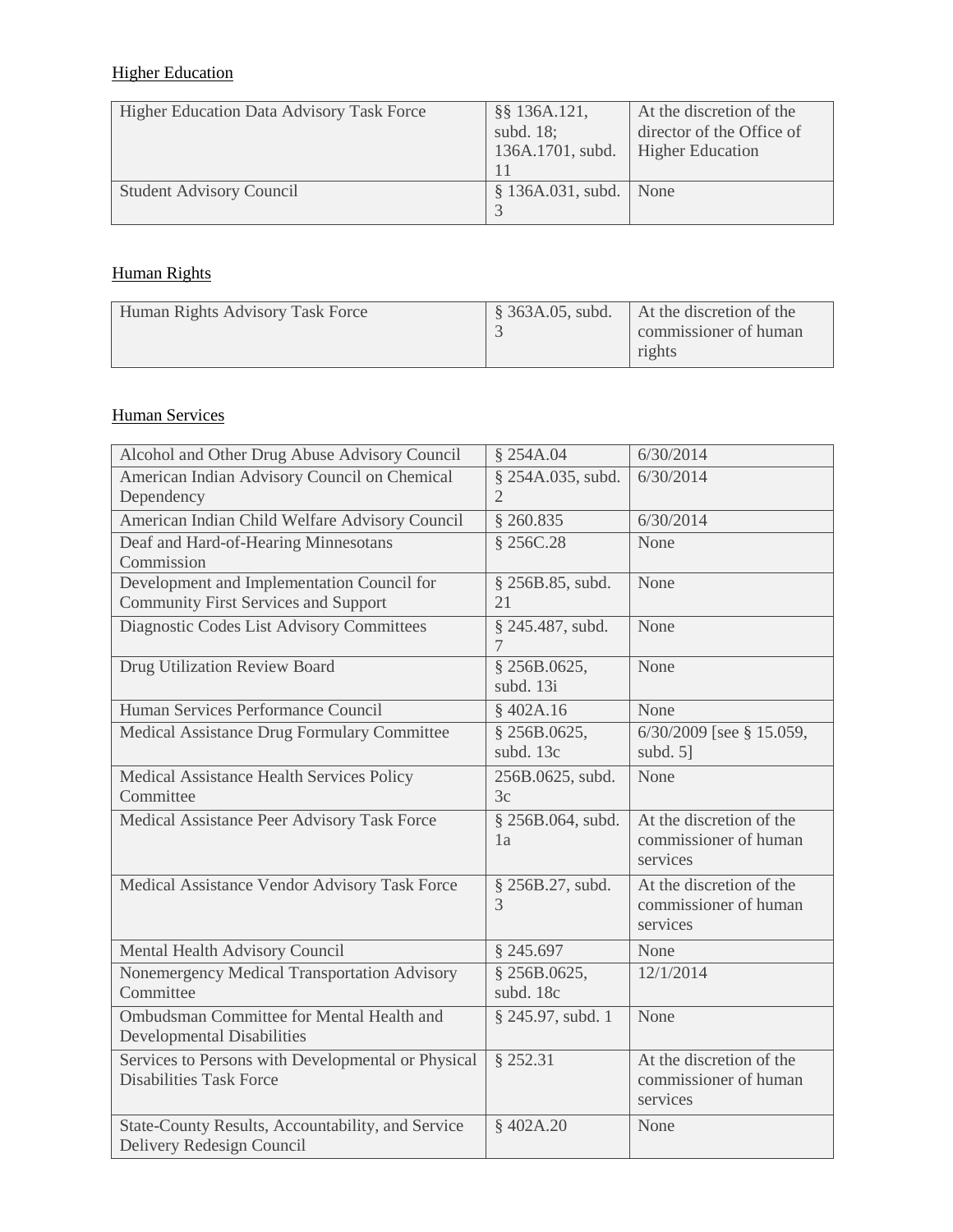| Steering Committee on Performance and Outcome<br><b>Reforms</b> | \$402A.15                                 | None |
|-----------------------------------------------------------------|-------------------------------------------|------|
| Traumatic Brain Injury Advisory Committee                       | $\frac{1}{2}$ \$256B.093, subd. 6/30/2014 |      |

# Indian Affairs Council

| Urban Indian Advisory Board | $\frac{1}{2}$ \$ 3.922, subd. 8 $\blacksquare$ None |  |
|-----------------------------|-----------------------------------------------------|--|
|                             |                                                     |  |

### Iron Range Resources & Rehabilitation Board

| Douglas J. Johnson Economic Protection Trust<br><b>Fund Technical Advisory Committee</b> | § 298.297                        | None |
|------------------------------------------------------------------------------------------|----------------------------------|------|
| Iron Range Higher Education Committee                                                    | § 298.2214                       | None |
| Northeast Minnesota Economic Development Fund                                            | $\frac{1}{2}$ \$ 298.2213, subd. | None |
| <b>Technical Advisory Committees</b>                                                     |                                  |      |

# Labor and Industry

| <b>Apprenticeship Board</b>                   | \$178.02  | None |
|-----------------------------------------------|-----------|------|
| Combative Sports Advisory Council             | § 341.221 | None |
| <b>Construction Codes Advisory Council</b>    | § 326B.07 | None |
| <b>OSHA Advisory Council</b>                  | \$182.656 | None |
| <b>Workers' Compensation Advisory Council</b> | \$175.007 | None |

# Management & Budget

| Minnesota Employees Insurance Program Advisory   § 43A.317, subd.<br>Committee |                    | None while program exists |
|--------------------------------------------------------------------------------|--------------------|---------------------------|
| Pay-for-Performance Oversight Committee                                        | \$16A.94           | None                      |
| Public Employee Insurance Labor/Management                                     | $§$ 43A.316, subd. | None while program exists |
| Committee                                                                      |                    |                           |

# MN.IT

| Advisory Committee for Technology Standards for | § 16E.0475       | 6/30/2013     |
|-------------------------------------------------|------------------|---------------|
| Accessibility and Usability                     |                  |               |
| E-Government Advisory Council                   | § 16E.071        | January, 2017 |
| Geospatial Information Advisory council         | \$16E.30, subd.8 | None          |
| <b>Technology Advisory Committee</b>            | \$16E.036        | None          |

# MNsure Board of Directors

| Minnesota Insurance Marketplace Advisory | $\frac{1}{2}$ § 62V.04, subd. | None |
|------------------------------------------|-------------------------------|------|
| <b>Committees</b>                        |                               |      |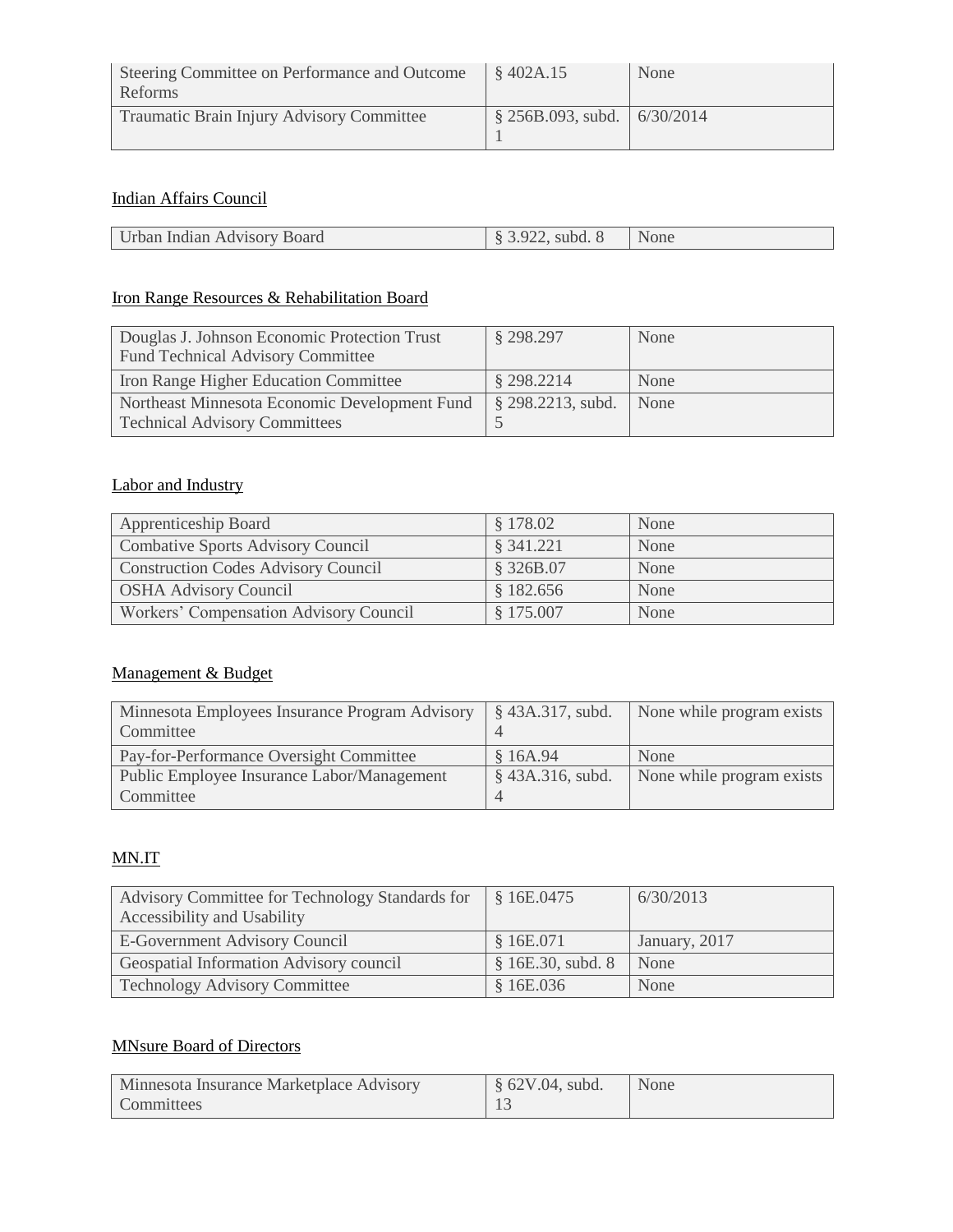# Natural Resources

| Cuyuna Country State Recreation Area Citizens<br><b>Advisory Council</b> | \$85.0146                | None                                                             |
|--------------------------------------------------------------------------|--------------------------|------------------------------------------------------------------|
| <b>Forest Resources Council</b>                                          | § 89A.03                 | 6/30/2017                                                        |
| <b>Forest Resources Research Advisory Committee</b>                      | § 89A.08                 | 6/30/2017                                                        |
| Game and Fish Fund Citizens Advisory                                     | § 97A.055, subd.         | 6/30/2015                                                        |
| Subcommittee                                                             | 4 <sub>b</sub>           |                                                                  |
| Greater Minnesota Parks and Trails Commission                            | \$85.536                 | None                                                             |
| Land Use Advisory Committee                                              | §92.35                   | $6/30/2009$ [see § 15.059,<br>subd. $5$ ]                        |
| <b>Mineral Coordinating Committee</b>                                    | §93.0015                 | 6/30/2016                                                        |
| <b>Native Plant Conservation Task Force</b>                              | § 84.964                 | At the discretion of the<br>commissioner of natural<br>resources |
| Off-Highway Vehicle Safety Advisory Council                              | $§ 84.9011$ , subd.<br>4 | $6/30/2009$ [see § 15.059,<br>subd. $5$ ]                        |

# Pollution Control Agency

| Clean Water Council                                                            | § 114D.30                | None                                                           |
|--------------------------------------------------------------------------------|--------------------------|----------------------------------------------------------------|
| County Subsurface Sewage Treatment System<br><b>Advisory Committee</b>         | $§ 115.55$ , subd.<br>12 | $6/30/2009$ [see § 15.059,<br>subd. $5$ ]                      |
| <b>Nuclear Waste Council</b>                                                   | § 116C.711               | None                                                           |
| <b>Small Business Air Quality Compliance Advisory</b><br>Council               | \$116.99                 | Unclear; possibly June 30,<br>2009 [see § 15.059, subd.]<br>51 |
| <b>Subsurface Sewage Treatment Systems</b><br><b>Implementation Task Force</b> | $$115.55$ , subd.<br>13  | At the discretion of the<br><b>Pollution Control Agency</b>    |

# Public Employees Retirement Association

| Voluntary Statewide Lump-Sum Volunteer     | $\frac{1}{8}$ 353G.03 | None |
|--------------------------------------------|-----------------------|------|
| Firefighter Retirement Plan Advisory Board |                       |      |

## Public Safety

| Battered Women and Domestic Abuse Advisory     | § 611A.34        | None                       |
|------------------------------------------------|------------------|----------------------------|
| Council                                        |                  |                            |
| Capitol Area Security Advisory Committee       | § 299E.04        | 6/30/2022                  |
| <b>Community-Oriented Police Grant Program</b> | § 299A.62        | $6/30/2009$ [see § 15.059, |
| Committee                                      |                  | subd. $5$ ]                |
| Criminal Justice Information Systems Advisory  | § 299C.65, subd. | At the discretion of the   |
| <b>Task Force</b>                              |                  | criminal justice           |
|                                                |                  | information policy group   |
| <b>Financial Crimes Advisory Board</b>         | § 299A.681       | None                       |
| <b>Financial Crimes Task Force</b>             | § 299A.681       | None                       |
| Fire Protection Systems Advisory Council       | § 299M.02        | None                       |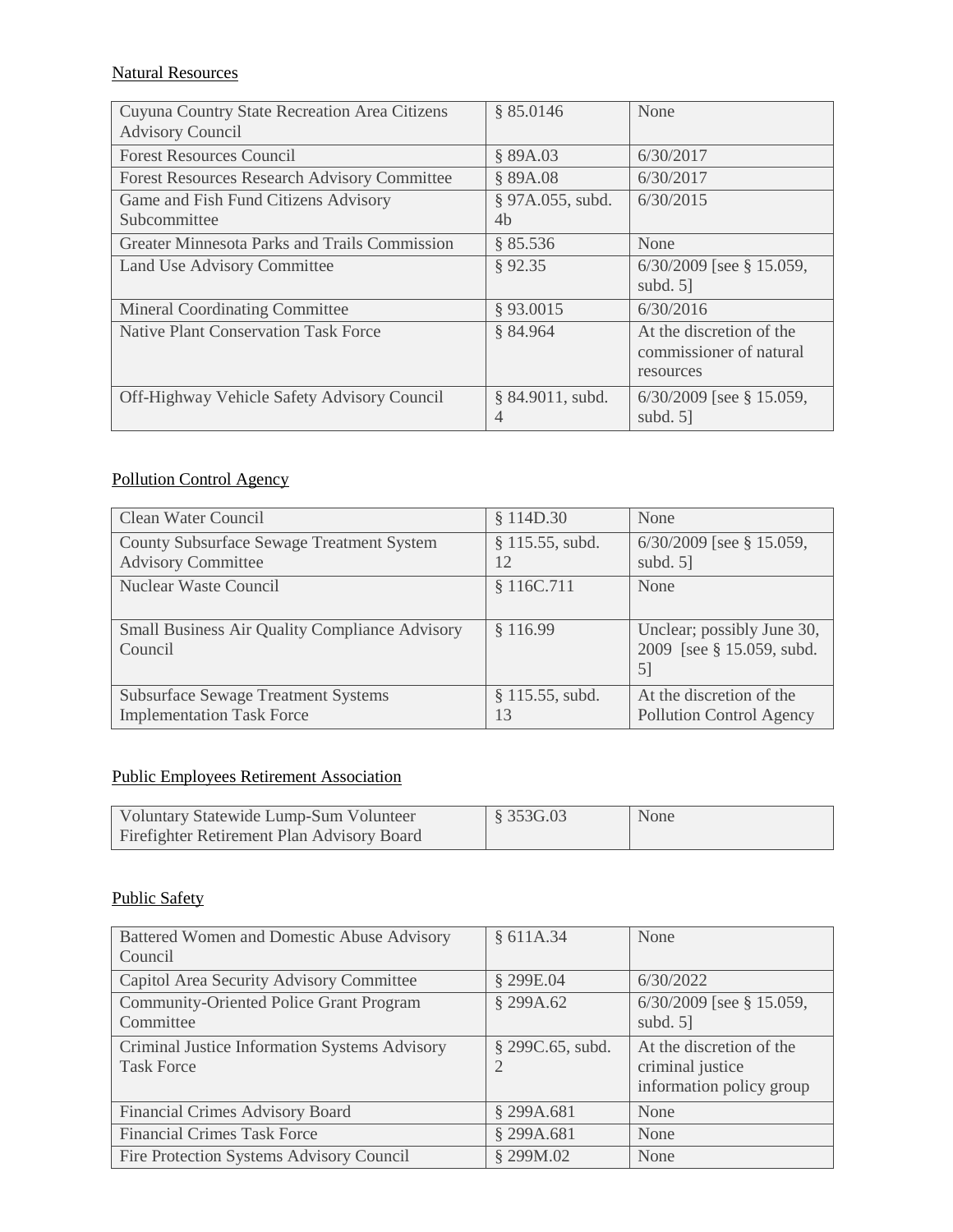| Fire Service Advisory Committee       | § 299F.012, subd.   | $6/30/2009$ [see § 15.059,<br>subd. $5$ ] |
|---------------------------------------|---------------------|-------------------------------------------|
| Forensic Laboratory Advisory Board    | § 299C.156          | $6/30/2009$ [see § 15.059,<br>subd. $5$ ] |
| Juvenile Justice Advisory Committee   | § 299A.72           | None                                      |
| Statewide Radio Board advisory groups | $§$ 403.40, subd. 2 | None                                      |
| Violent Crime Coordinating Council    | § 299A.642          | None                                      |
| Weed and Seed Grant Program Committee | § 299A.63           | $6/30/2009$ [see § 15.059,<br>subd. $5$ ] |

## Public Utilities Commission

| <b>Power Plant Siting Advisory Task Force</b>   | § 216E.08 | At the discretion of the<br><b>Public Utilities</b> |
|-------------------------------------------------|-----------|-----------------------------------------------------|
|                                                 |           | Commission                                          |
| <b>Power Plant Siting Scientific Task Force</b> | § 216E.08 | At the discretion of the                            |
|                                                 |           | <b>Public Utilities</b>                             |
|                                                 |           | Commission                                          |

# Racing Commission

| <b>Breeder Fund Advisory Committees</b> | $\frac{8240.18 \text{ subd. } 4}{$ |  |
|-----------------------------------------|------------------------------------|--|
|                                         |                                    |  |

## Revenue

| <b>Property Tax Working Group</b>     | $\frac{1}{2}$ 270C.991, subd.   2/1/2013 |      |
|---------------------------------------|------------------------------------------|------|
| Tax Information Sample Data Committee | § 270C.12                                | None |

# Secretary of State

| Voting Systems Contract Advisory Committee | \$206.805 | $\vert$ 6/30/2009 [see § 15.059, |
|--------------------------------------------|-----------|----------------------------------|
|                                            |           | subd. $5$ ]                      |

# **State Auditor**

| Collaborative Governance Council        | § 6.81 | 6/30/2015 |
|-----------------------------------------|--------|-----------|
| Council on Local Results and Innovation | § 6.90 | 1/1/2020  |

# State Board of Investment

| чис.<br>"THEFIL AUVIS.<br>. <i>. .</i><br>_______ | _____ |
|---------------------------------------------------|-------|
|---------------------------------------------------|-------|

# **Transportation**

| City Engineer Screening Board             | $\frac{1}{2}$ \$ 162.13, subd. 3 None               |  |
|-------------------------------------------|-----------------------------------------------------|--|
| Commuter Rail Corridor Advisory Committee | $\frac{1}{2}$ \$ 174.86, subd. 5 $\frac{1}{2}$ None |  |